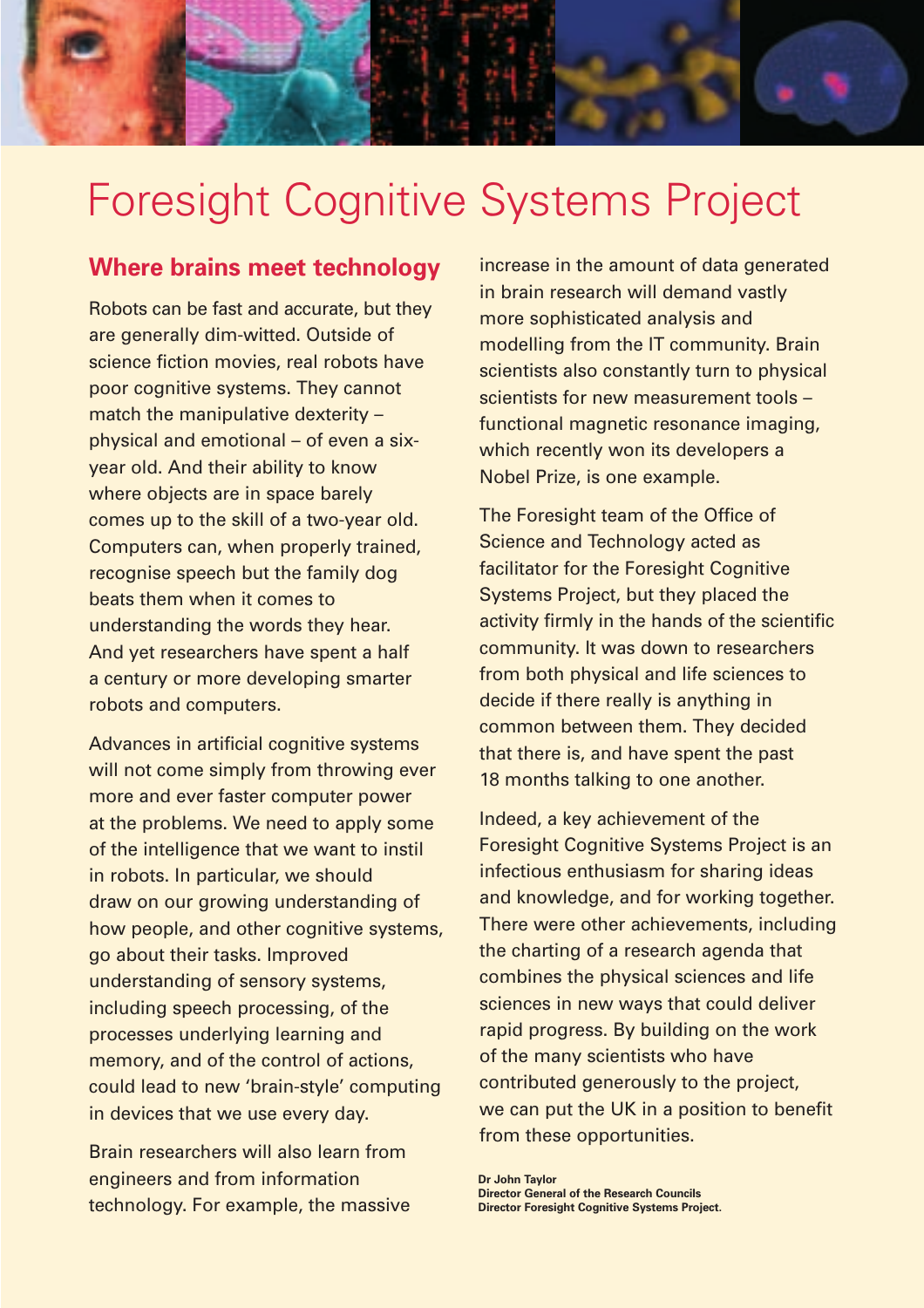## The project

The Foresight Cognitive Systems Project set out to provide visions for the future of research in natural and artificial cognitive systems.

The Office of Science and Technology chose research in cognitive systems as a trial investigation in a new round of activity for the Foresight Programme. For this project, the OST looked for an area of research where there had been recent progress and where the challenges were such that different disciplines might profitably work together more effectively than in the past. Cognitive systems filled the bill on several counts.

To begin with, understanding cognitive systems is important in its own right in

#### **What is a cognitive system?**

Any discussion of a technical subject depends on an agreed understanding of what everyone means by the terminology. It became clear early on in the Cognitive Systems Project that there is no universally accepted definition of 'cognitive systems', certainly no definition that covers the use of the term in both the life sciences and physical sciences.

During the project's various workshops and meetings, the research community arrived at one possible definition:

"**Cognitive systems are natural or artificial information processing systems, including those responsible for perception, learning, reasoning and decision making and for communication and action.**"

two key areas – health and information technology. Medicine benefits from our growing knowledge of the ultimate cognitive system, the human nervous system, for example through better understanding of the effects on the brain of Parkinson's disease. Information technology (IT) relies on better understanding of how to devise and construct artificial cognitive systems.

#### **Progress in science**

In the life sciences, brain research benefits greatly from advances in technologies that can begin to monitor brain activity in 'real time' and at ever greater resolution. IT also continues to progress as ever declining costs, improved performance and mobile devices make massive amounts of computing power available to more users. The challenge for the future is how to make best use of it.

#### **Research challenges**

In both the life sciences and physical sciences, progress may be rapid but there are challenges at a fundamental level.

In the case of IT, it seems clear that conventional 'engineering' approaches to problem solving are running into difficulties. For example, we will not be able to move from speech recognition to natural dialogue with machines simply by throwing computer power at the problem.

For its part, brain science could benefit from information processing techniques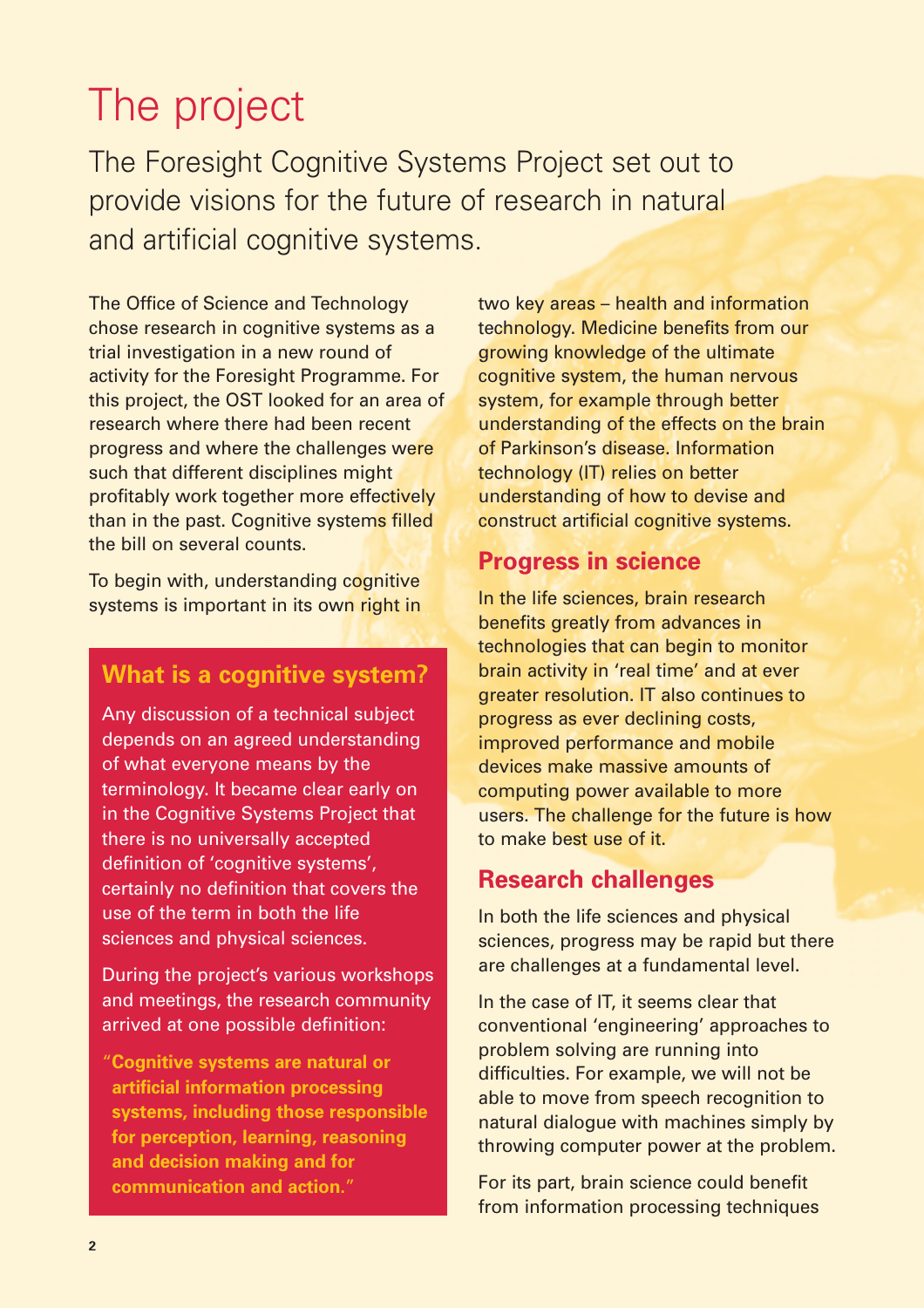that are widely deployed in IT. Researchers will also need better techniques for measurement and analysis.

Both areas also face a common challenge in explaining their work to wider audiences. Without an appreciation of what researchers hope to achieve, and how society can benefit from their work, it will be all too easy to lose public acceptance.

One way ahead could be to introduce expertise from one domain into another. But this depends on a common understanding of language and the issues involved. While the dialogue between domains has recently been relatively muted, there is good reason to believe that this could change with some encouragement and better mutual understanding.

#### **Community support**

One task during the Cognitive Systems Project was to elicit the views of the research communities involved. In particular, it was important to see if they agreed that there could be fruitful discussions between life scientists and researchers in computer science.

From the outset, the scientific community itself has been in the driving seat for the project. The Foresight Directorate has been the facilitator of a dialogue between, and within, the research communities.

The technical aspects of the project were in the hands of two scientific experts. Professor Lionel Tarassenko, from the Engineering Department in the University of Oxford, is the technical coordinator for the physical sciences. Professor Richard Morris, of the Centre and Division of Neuroscience at the University of Edinburgh, is technical coordinator for the life sciences. Both will continue in these roles after the project formally ends.

#### **Research Reviews**

As part of its review of the current state of research, the Cognitive Systems Project commissioned leading researchers in brain science and IT to write a series of Research Reviews. The topics chosen came out of a series of workshops that set out to define the project.

After agreeing that, thanks to recent progress, there was much new common ground, it soon became clear that both communities are interested in similar problems. Thus several research reviews consider subjects from the different perspectives of brain science and IT. For example, there are two papers on aspects of speech and language, one on human speech the other on automatic speech recognition.

This 'mapping' of issues was further confirmation not just of the timeliness of the Cognitive Systems Project but that there is much in common between life sciences and physical sciences.

#### **PHYSICAL SCIENCES**

- **E** Sensory Processing
- **E** Interaction, Planning and Motivation
- **E** Memory, Reasoning and Learning
- Large-Scale, Small-Scale Systems

#### **LIFE SCIENCES**

- **Representation**
- **E** Speech and Language
- **E** Action
- **E** Learning and Memory
- **Self-Organisation in the Nervous** System
- **Advanced Neuroscience Technologies**
- **Exercise Social Cognition**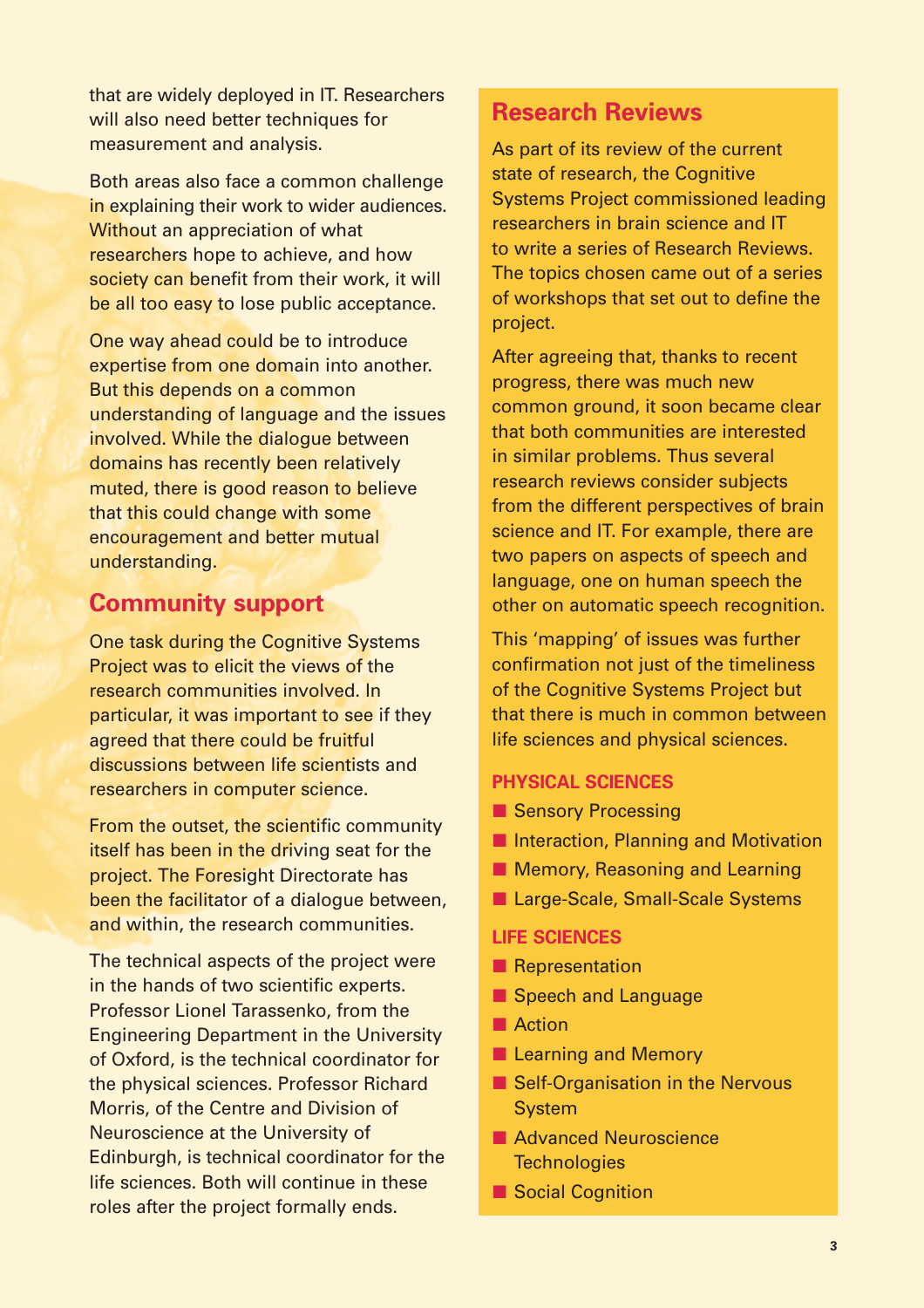## **Outcomes**

Cognitive systems – natural and artificial – sense, act, think, feel, communicate, learn and evolve.

We see these capabilities in many forms in living organisms. The natural world shows us how systems as different as a colony of ants or a human brain achieve sophisticated adaptive behaviours.

Our growing understanding of natural cognitive systems is now contributing to the development of artificial cognitive systems. We can think of prosthetic devices that are 'wired' to the brain to



operate artificial limbs. PDAs and mobile telephones are just the beginning of a move towards a world of connected 'smart things'. a personal digital environment.

Intelligent vehicles could learn how to drive much more safely than humans, communicating with one another to avoid accidents. (What will insurance companies say about that?)

These are just some of the artificial cognitive systems that could happen. (For a review of these and other opportunities, read the paper "Applications and Impact" prepared for the project by Bill Sharpe.)

The Foresight Cognitive Systems Project gave the research community an opportunity to spend time discussing recent progress in research on cognitive systems in the life sciences and in computer research.

#### **A new community**

Among the more significant outcomes of the project was the conclusion that research into natural and artificial cognitive systems is indeed at a exciting stage. The researchers who took part in the project also agree that there could be great benefits in bringing together the life sciences and physical sciences to consider how they can collectively accelerate progress in cognitive systems.

For a decade or more, the two disciplines had, with a few exceptions, worked separately. To a certain extent this was a result of earlier disappointments in artificial intelligence, based on incomplete and oversimplified views of how the brain works.

In brain research, the physical sciences have played a key role in developing new tools and techniques. For example, functional magnetic resonance imaging (fMRI), allows increasingly detailed measurements at better resolution in time and space. Researchers can also record the activity of ever larger arrays of individual neurons.

Over the past decade information technology (IT) has continued its usual relentless path. Declining costs have made massive amounts of computing power available to ever more users.

The challenge for the future is not how to continue to supply more computing power but how to make best use of it.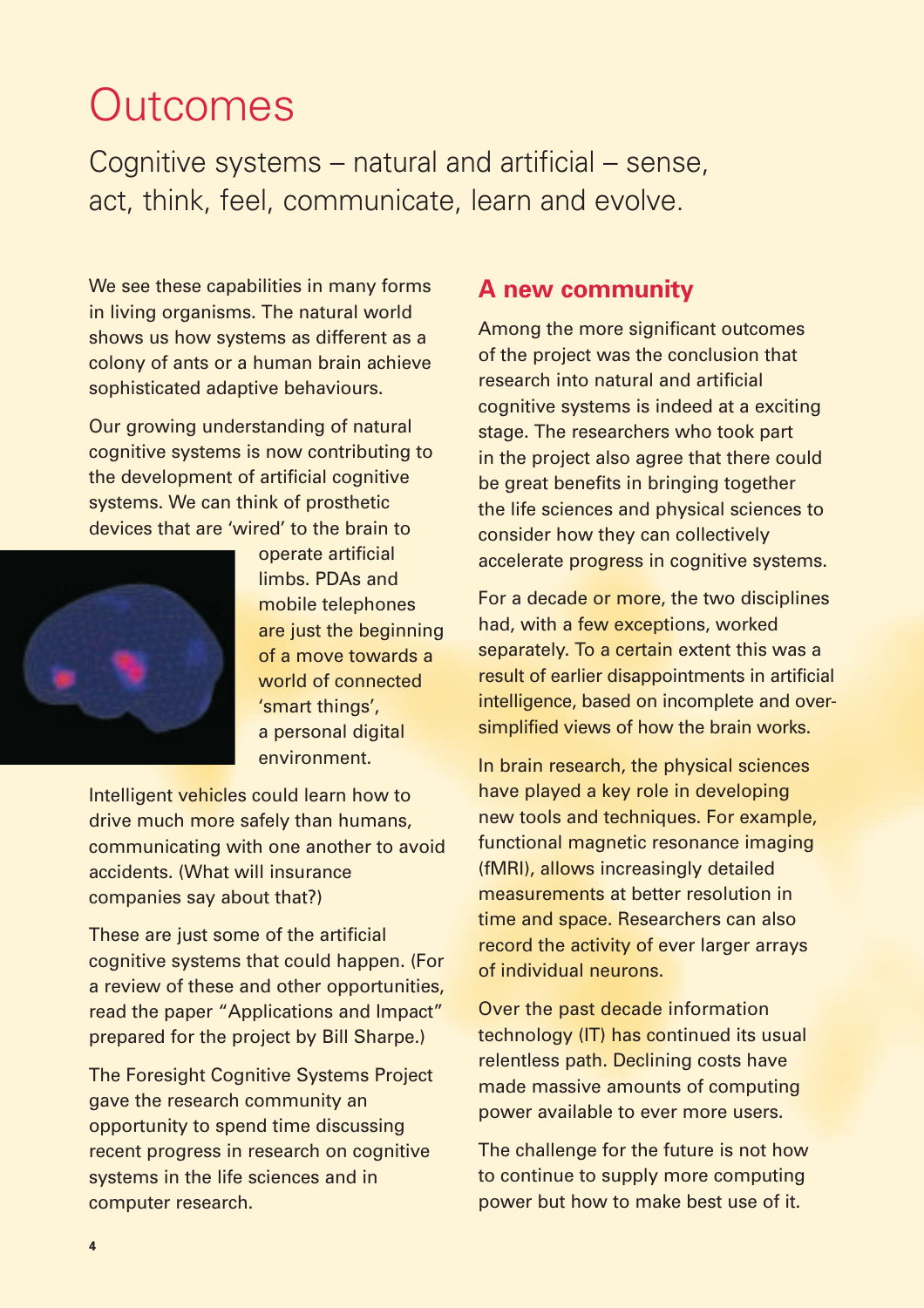#### **Complex networks**

New challenges require new solutions. It is by no means clear that traditional 'engineering' approaches to IT will supply all the answers. For example, the Internet and other networks are ever larger and more complex. This makes it important to understand how different components and systems interact with one another. While we may understand how the individual components operate, it has become increasingly clear that we face challenges in anticipating and responding to emergent behaviour – where we simply cannot predict how the system will behave on the basis of the properties of individual components.

The project set out to define the issues involved at a series of preliminary 'brainstorming' sessions. These paved the way for a series of 11 Research Reviews on the state of the science. In turn, these provided the starting points for two major research workshops. At these the community highlighted a number of subjects that warranted the development of more detailed agendas for research.

The Foresight Project then commissioned a number of papers, described as 'Grand Challenges', that were the basis for a major InterAction Conference that combined the physical sciences and life sciences in a way that had not been attempted before.

#### **Rapid progress**

In themselves, these events and papers are among the outcomes of the Foresight Project. Added to the newfound feeling that together the two scientific domains can progress more rapidly than they might on their own, this provides the foundations for future activity.

The project did not set out to solve all of the problems of brain science or IT research. Its value has been in encouraging discussions that simply could not happen without the involvement of experts from both domains and where research would benefit from an 'expertise transplant'. Thanks to the project, the research community is now much happier to accept that input.



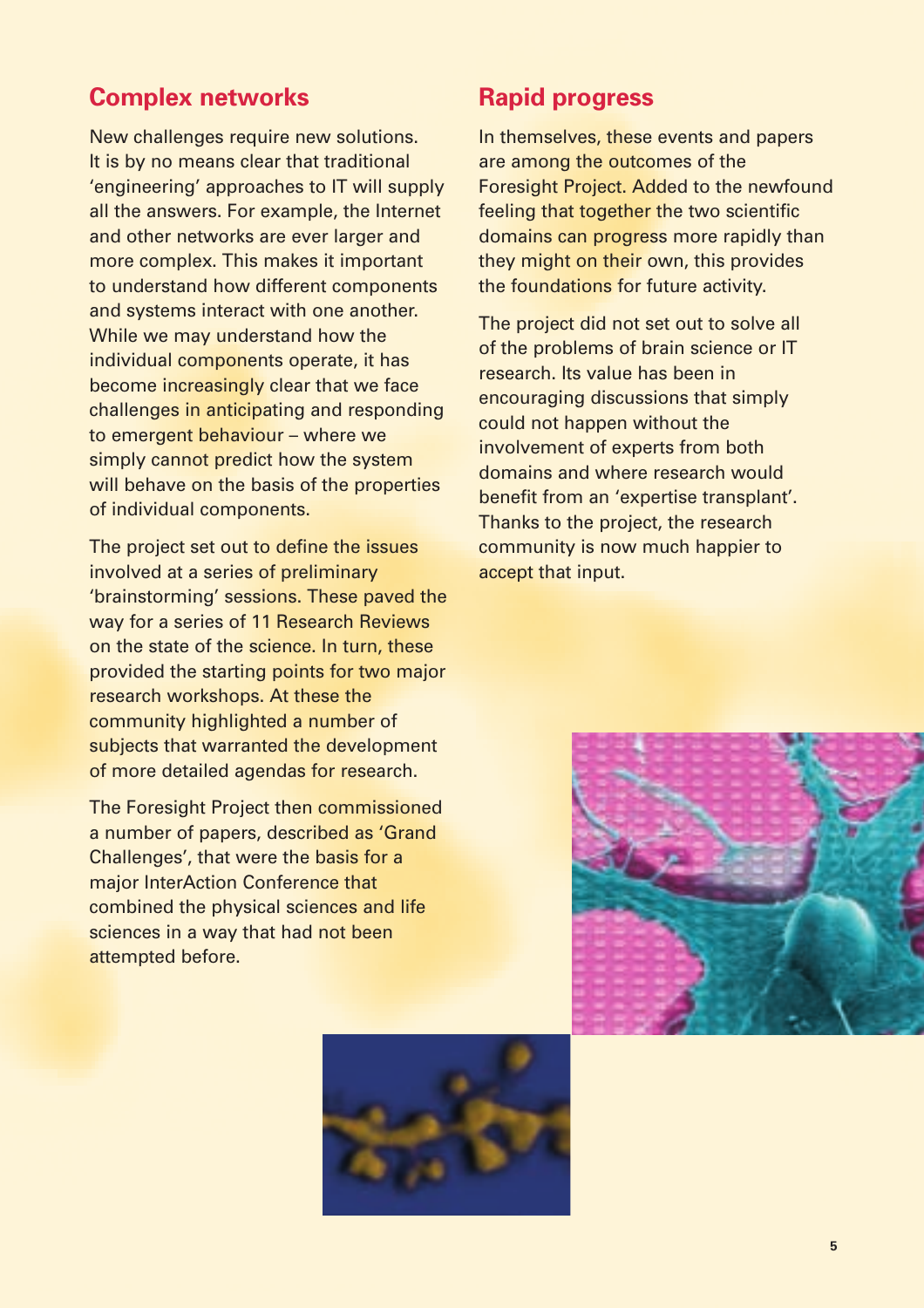### The way ahead

As the project ends, other organisations are taking up the challenge.

The project has shown that a dialogue between life scientists and physical scientists can provide valuable insights into the future direction of research into cognitive systems. It has also shown that researchers in these areas are enthusiastic about the possibilities of collaboration, and are keen to move ahead.

As well as refining the research manifestos that have come out of the project, the discussion needs to move on to fill the gaps, to develop similar manifestos in areas that were not covered in the grand challenges, in the area of "self organisation" for example, something that natural cognitive systems do extremely well and that could provide lessons for the development of artificial systems.

The Cognitive Systems Project did not set out to influence funding decisions, certainly not to prepare bids for further spending. However, by assembling evidence showing that research into cognitive systems is at an exciting stage, and it would be fruitful to encourage collaboration between disciplines, the project has laid down some important markers for funding agencies.



#### **Key issues**

The project identified a number of issues for further attention:

**Facilities –** Brain research depends increasingly on access to large and expensive equipment, for functional magnetic resonance imaging, for example. Any follow up to the Foresight Project should consider the case for such facilities.

**Training – Future research in cognitive** systems will need contributions from researchers who are comfortable to work across traditional disciplinary boundaries while still being experts in their own field.

This could be encouraged through "cross discipline" PhD students with supervisors from the life sciences and physical sciences.

For established researchers, fellowships could provide opportunities for life scientists to acquire knowledge of the physical sciences, and vice versa.

**Funding –** The Cognitive Systems Project has shown that there are exciting opportunities in research across disciplinary boundaries. While there is certainly a case for investigating the possibility of further funding mechanisms, the Research Councils and other organisations have already shown interest in discipline breaking research and are likely to reflect this in future funding decisions.

The project did highlight the need to enable cross-disciplinary proposals to be assessed on equal terms with proposals of more traditional structure.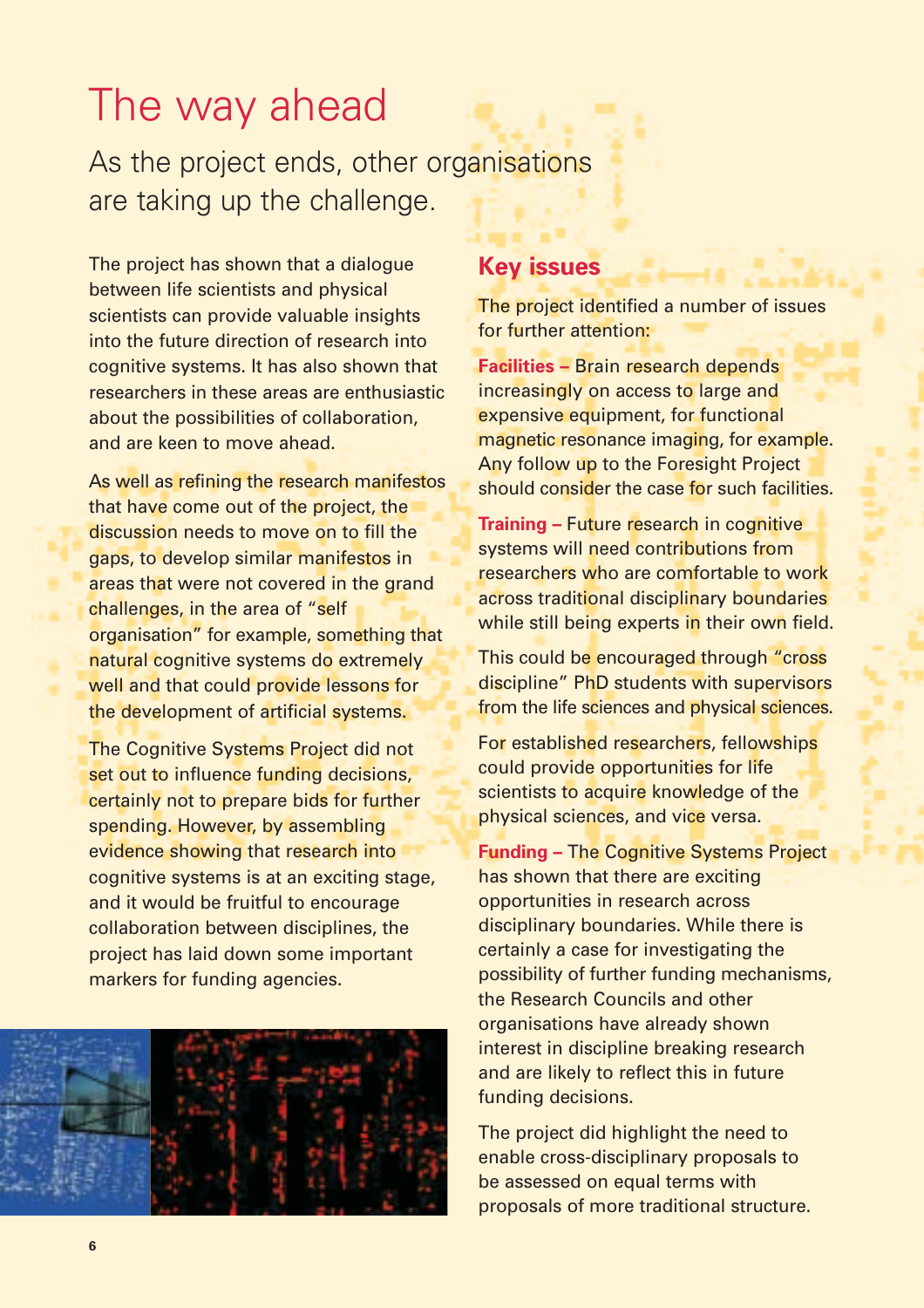The community is working to overcome some barriers, by creating a pool of referees, for example.

**Public debate –** Research in natural and artificial cognitive systems has enormous social implications. If society is to appreciate the possibilities, to accept novel applications and technologies and to influence their development, it is important to debate the issues in advance. The Foresight Project is working with several organisations to find ways to enable this discussion.

The Foresight Project is talking to a number of organisations that have shown interest in helping the researchers involved to continue their work.

The technical coordinators of the project will continue to support the initiative. The hope is that groups from physical sciences and life sciences will meet to develop the ideas of some grand challenges to the stage where they become genuine manifestos.

As the InterAction Conference showed, the project is something of a pioneer, with few comparable activities in other countries. Many countries have yet to discover the benefits of bringing together the many disciplines that contributed so much to the Cognitive Systems Project. Another hope for the future is that there will be an international meeting to bring an even broader range of expertise into the discussions.

#### **Rising to the challenges Research manifestos can guide the scientific agenda**

The project commissioned researchers, brought together from the life sciences and physical sciences, to develop proposals for areas of science that could benefit from fertilisation of ideas across traditional disciplinary boundaries.

Known within the project as 'Grand Challenges', Foresight's challenges share the ambition of the UK Computing Research Committee that "The grand challenge should be directed towards a revolutionary advance, rather than the evolutionary improvement of legacy products that is appropriate for industrial funding and support."

The Foresight commissions also shared the belief that "The ambition of a grand challenge can be far greater than what can be achieved by a single research team in the span of a single research grant."

Building on the Research Reviews commissioned for the Foresight Project, the OST commissioned groups to work up Grand Challenges on:

- **Nemories for life**
- **L** Localisation in animals and artificial systems
- **The role of rhythmic activity** in the brain
- **E** Neurocomputational approaches to speech and language

The Foresight Project commissioned these reviews as representative proposals for presentation at the InterAction Conference in September. Many more ideas came up at the Foresight workshops. In the follow on to the project, we hope that there will be opportunities to develop these, and to turn them, and some of the existing grand challenges, into manifestos for properly worked out research programmes.